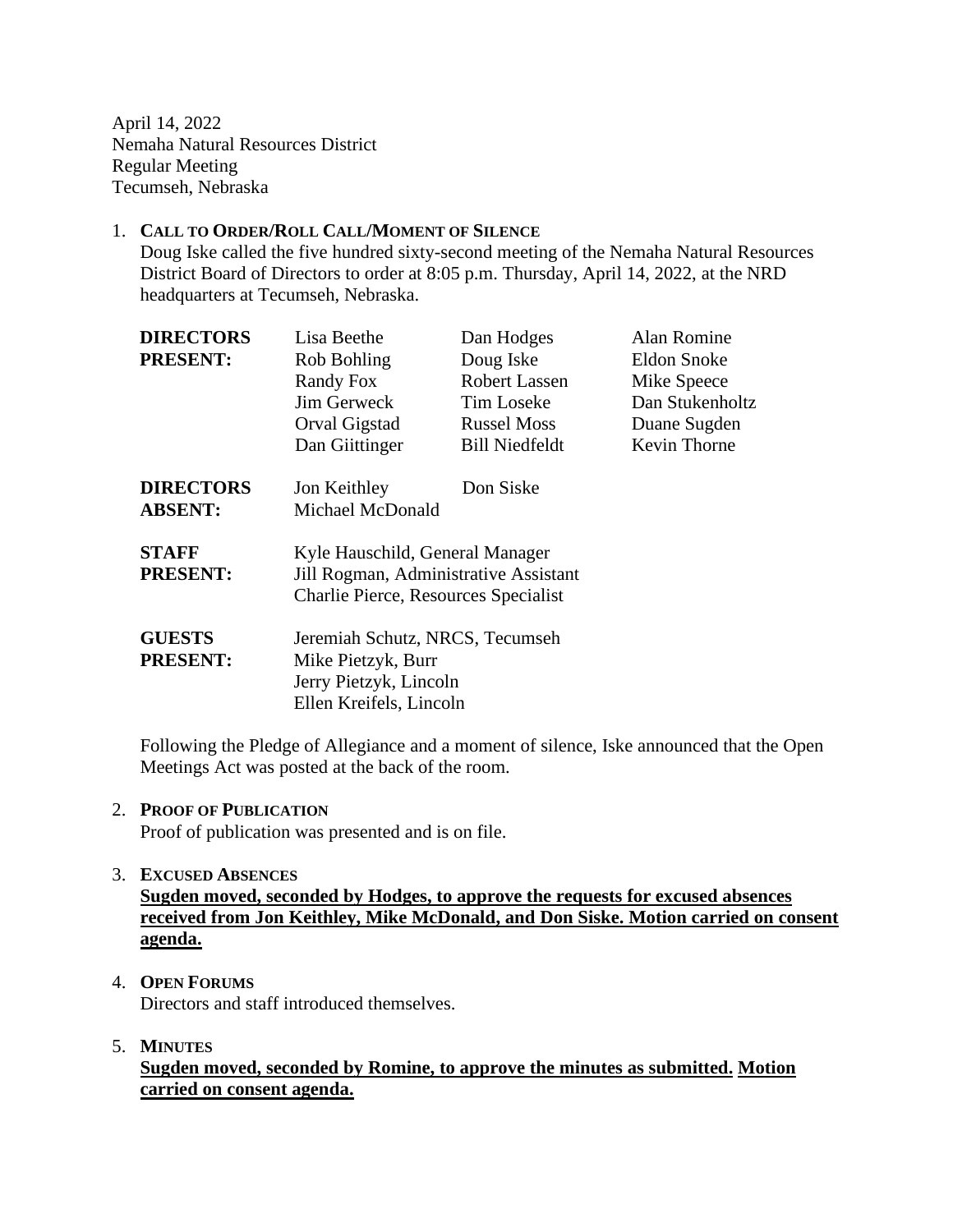## 6. **TREASURER'S REPORT Romine moved, seconded by Fox, to approve the Treasurer's Report as submitted. Motion carried on consent agenda.**

#### 7. **STAFF REPORTS** Hauschild briefly reviewed his report.

### 8. **PRESENTATION BY ELLEN KREIFELS**

Ellen Kreifels gave a presentation on Director Responsibilities: NRD Governance, which was also given during the January NARD Legislative Conference in Lincoln.

## 9. **AGENCY/ASSOCIATION REPORTS**

## **A. Natural Resources Conservation Service**

Schutz briefly reviewed his written report and talked about ranking SWCP applications and new staff.

## **B. Five Rivers RC&D**

Sugden reported results from the recent household hazardous waste collections.

## **C. Nebraska Association of Resources Districts**

Gigstad reported on the NARD's contribution to the FFA convention in Lincoln.

# **D. Nebraska Natural Resources Commission**

In McDonald's absence, Hauschild reported that the NNRC met at Grand Island and completed a tour of the detention cell area to protect from flooding and the proposed new education center. NNRC funds have helped with both initiatives. The formal update will be provided at the May Board meeting.

### **E. Steamboat Trace Volunteer Group**

Giittinger provided an update on activities of the group which include developing a sixyear plan for their group.

# 10. **STANDING COMMITTEES**

# **A. PROGRAMS & PROJECTS COMMITTEE**

*1. Permit to Conduct Water – Craig Behrends:* Pierce reviewed the details of this permit application to the Nebraska Department of Natural Resources. An objection to the permit was sent to DNR prior to the board meeting in order to meet their deadline. Stukenholtz added that the committee agreed with the opposition to the permit.

**Sugden moved, seconded by Stukenholtz, to oppose the permit to conduct water submitted to DNR by Craig Behrends.** There was additional discussion about the effectiveness of moving water so far and the impact on other landowners along the way. After further discussion, **motion carried**.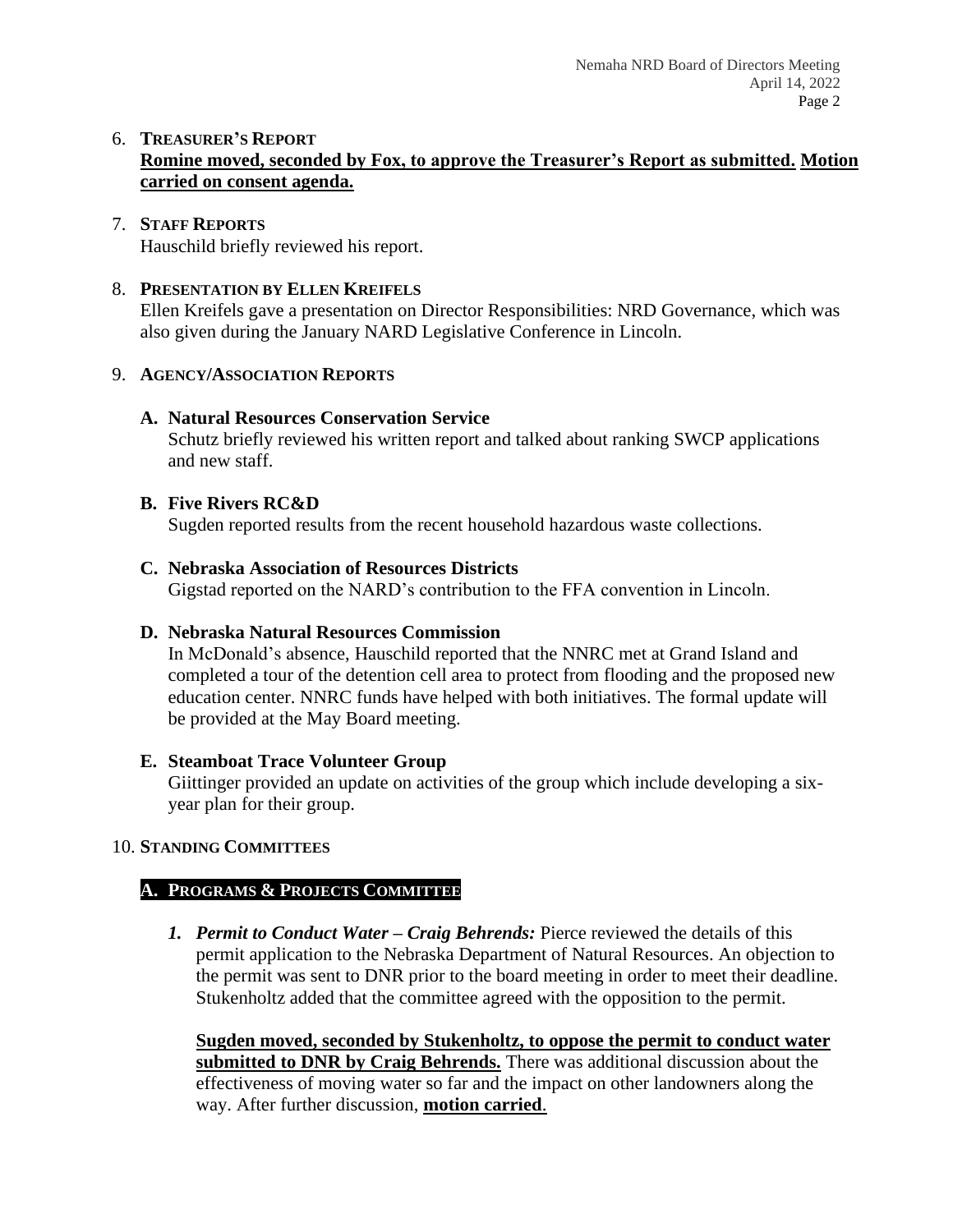**AYE:** Beethe, Bohling, Fox, Gerweck, Gigstad, Giittinger, Hodges, Iske, Lassen, Loseke, Moss, Niedfeldt, Romine, Snoke, Speece, Stukenholtz, Sugden, Thorne

**NOT PRESENT:** Keithley, McDonald, Siske

*2. Transfer Permit #006 – Bauman Family Limited Partnership:*  **Stukenholtz moved, seconded by Sugden, to approve Transfer Permit #006 for the Bauman Family Limited Partnership**. It was noted that this permit met all the requirements for approval. After some discussion, **motion carried**.

**AYE:** Beethe, Bohling, Fox, Gerweck, Gigstad, Giittinger, Hodges, Iske, Lassen, Loseke, Moss, Niedfeldt, Romine, Snoke, Speece, Stukenholtz, Sugden, Thorne **NOT PRESENT:** Keithley, McDonald, Siske

*3. Transfer Permit #007 – Jerry Pietzyk Acre Transfer Request:* Stukenholtz explained that this request met four out of the five requirements outlined in our rules; it did not meet the scoring requirement. Beethe felt it should not be approved since it did not meet all the requirements. She added that the rules could be amended to address this type of situation, and the applicant could re-apply then.

**Stukenholtz moved, seconded by Sugden, to approve Transfer Permit #007 for Jerry Pietzyk.** Pierce reviewed the details for the scoring of this permit. Beethe explained the reason the scoring criteria was included in the requirements.

### **Sugden moved, seconded by Romine, to call the previous question. Motion carried**.

**AYE:** Beethe, Bohling, Fox, Gigstad, Giittinger, Hodges, Iske, Lassen, Loseke, Moss, Niedfeldt, Romine, Snoke, Speece, Stukenholtz, Sugden, Thorne **NOT VOTING:** Gerweck **NOT PRESENT:** Keithley, McDonald, Siske

Upon roll call vote on the previous question, **motion carried**.

**AYE:** Bohling, Fox, Gigstad, Iske, Lassen, Moss, Niedfeldt, Romine, Speece, Stukenholtz, Sugden **NAY:** Beethe, Giittinger, Hodges, Loseke, Snoke, Thorne **NOT VOTING:** Gerweck **NOT PRESENT:** Keithley, McDonald, Siske

*4. Well Permit Applications:* Stukenholtz reviewed the permits received as follows:

| Permit# | <b>Landowner Name</b> | <b>Well Location</b>                                         | <b>GPM</b> | <b>Purpose</b> | <b>Score</b> |
|---------|-----------------------|--------------------------------------------------------------|------------|----------------|--------------|
| N761    | LeeRov Thimgan Trust  | $NW \frac{1}{4} NE \frac{1}{4}$ Section 4-5-11. Johnson Co.  | 600        | Irrigation     | 249          |
| N762    | Leta Harshmann Trust  | $NE \frac{1}{4} SE \frac{1}{4}$ Section 15-5-11. Johnson Co. | 500        | Irrigation     | 242          |
| N764    | Village of Firth      | SE ¼ NW ¼ Section 35-7-7. Lancaster Co.                      | 400        | PWS            | N/A          |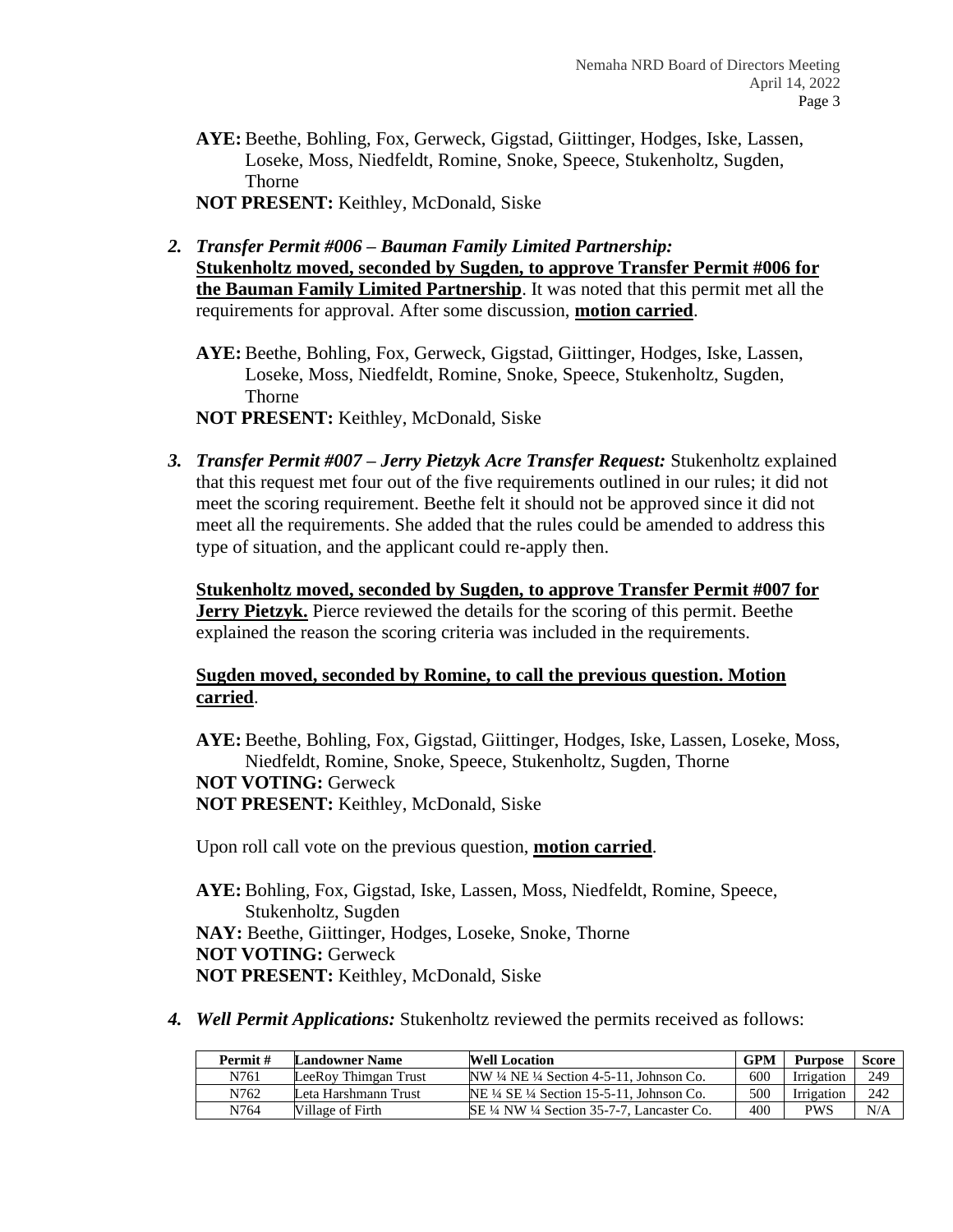### **Stukenholtz moved, seconded by Lassen to approve well permits N761, N762, and N764. Motion carried**.

**AYE:** Beethe, Bohling, Fox, Gigstad, Giittinger, Hodges, Iske, Lassen, Loseke, Moss, Niedfeldt, Romine, Snoke, Speece, Stukenholtz, Sugden, Thorne **NOT VOTING:** Gerweck **NOT PRESENT:** Keithley, McDonald, Siske

*5. Action on Quotes for Tree Clearing on Steamboat Trace:* Three contractors were contacted, but only one quote was received for this project which also included excavation to repair a blowout area and hauling/placement of approximately 100 ton of rip rap. The quote received was from Borrenpohl Excavating, Tecumseh, in a total amount of \$19,500, which was less than estimated by staff.

### **Stukenholtz moved, seconded by Hodges, to approve the quote of \$19,500 submitted by Borrenpohl Excavating for tree clearing, excavation, and rip rap placement on the Steamboat Trace. Motion carried**.

- **AYE:** Beethe, Bohling, Fox, Gerweck, Gigstad, Giittinger, Hodges, Iske, Lassen, Loseke, Moss, Niedfeldt, Romine, Snoke, Speece, Stukenholtz, Sugden, Thorne
- **NOT PRESENT:** Keithley, McDonald, Siske
- *6. VIMP Approval:* A public hearing on the Voluntary Integrated Management Plan was held earlier in the day with no comments submitted.

### **Stukenholtz moved, seconded by Gigstad, to approve the Nemaha NRD Voluntary Integrated Management Plan and authorize Kyle Hauschild to proceed with the order. Motion carried**.

- **AYE:** Beethe, Bohling, Fox, Gerweck, Gigstad, Giittinger, Hodges, Iske, Lassen, Loseke, Moss, Niedfeldt, Romine, Snoke, Speece, Stukenholtz, Sugden, Thorne
- **NOT PRESENT:** Keithley, McDonald, Siske

# **B. OPERATIONS & EDUCATION COMMITTEE**

*1. Request for Financial Assistance from Norris Envirothon Team:* Fox announced that the Envirothon team from Norris High School qualified to compete at the state contest later this month. Typically, we have offered to pay their registration fee.

**Fox moved, seconded by Stukenholtz, to pay the \$100 registration fee to the State Envirothon for the Norris Envirothon team. Motion carried**.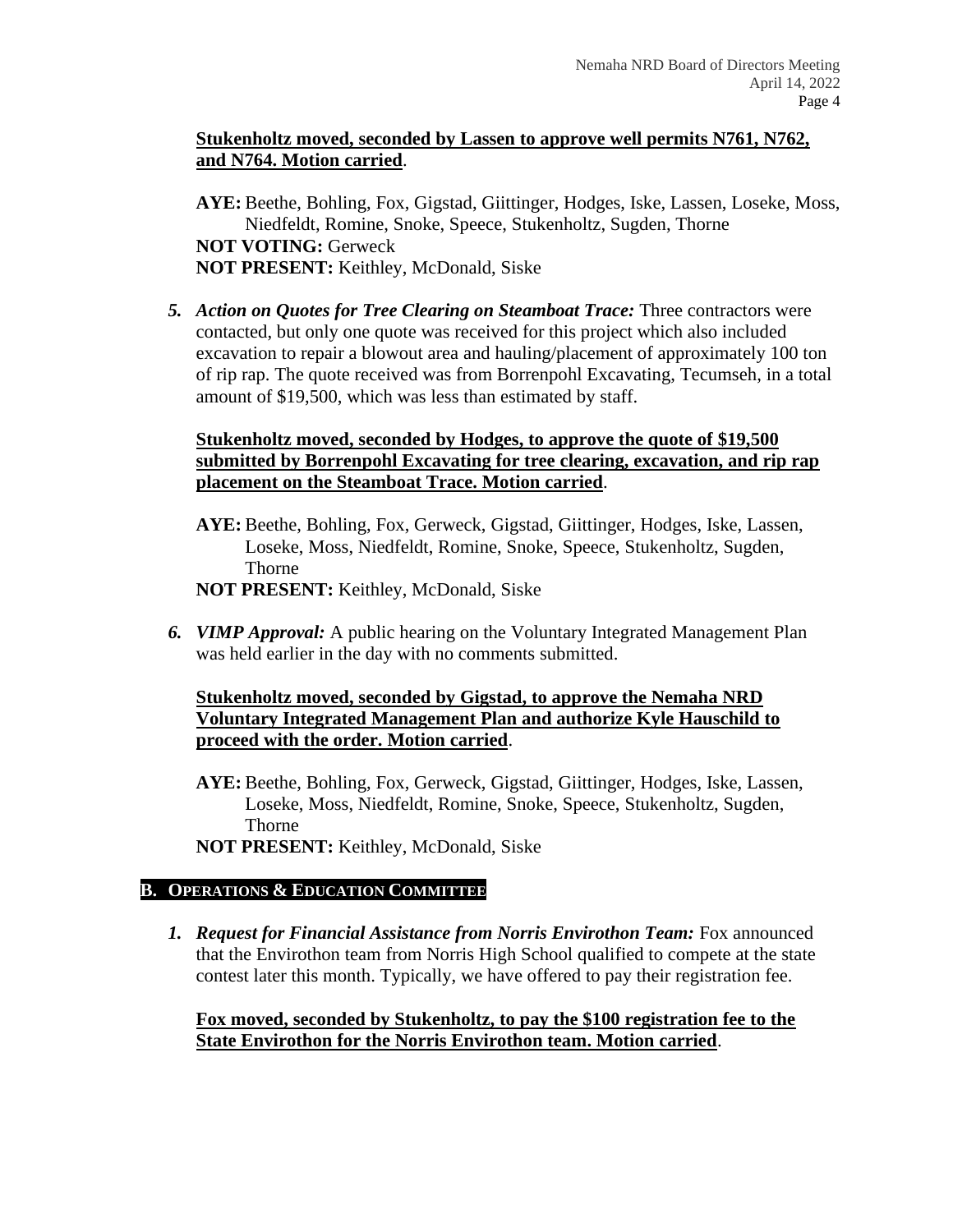**AYE:** Beethe, Bohling, Fox, Gerweck, Gigstad, Giittinger, Hodges, Iske, Lassen, Loseke, Moss, Niedfeldt, Romine, Snoke, Speece, Stukenholtz, Sugden, Thorne

**NOT PRESENT:** Keithley, McDonald, Siske

*2. Policy for Operation of Motorized Devices by Disabled Persons at NNRD Recreation Areas:* Fox explained the changes that had been discussed at the last meeting.

**Fox moved, seconded by Snoke, to accept the changes to the NNRD Recreation Area Rules and Regulations for operation of motorized devices at NNRD recreation areas**. There was some discussion about the definition of the different vehicles. It was also pointed out that a public hearing would be required prior to final approval of the changes, and that hearing will be scheduled just prior to the next board meeting. **Motion carried**.

**AYE:** Beethe, Bohling, Fox, Gerweck, Gigstad, Giittinger, Hodges, Iske, Lassen, Loseke, Moss, Niedfeldt, Romine, Snoke, Speece, Stukenholtz, Sugden, Thorne

**NOT PRESENT:** Keithley, McDonald, Siske

### **C. EXECUTIVE COMMITTEE**

- *1. Potential Changes to NRD Bylaws:* Moss explained the proposed changes which included dividing the secretary/treasurer position into two positions. He added that the executive committee would have seven members including the four officers, NARD representative, past chair, and a member with interest in becoming an officer. He pointed out that the survey distributed regarding meeting times would help determine the time of meetings in the future. Final changes will be voted on next month. No action.
- *2. Committee Review of Job Descriptions:* Moss reported the committee reviewed job descriptions which will be made available to directors who wish to see them. No action.
- *3. Committee Update on Staff Evaluations:* Moss reported that the staff evaluations were all done in January and are on file. No action.

### 11. **ANNOUNCEMENTS, MAY MEETING DATE/TIME & AGENDA ITEM REQUESTS**

The next meeting will be Thursday, May 12, at 8:00 p.m. with committee meetings prior to the regular meeting. A public hearing on the recreation rules changes will also be held prior to the meeting.

### 12. **CONSENT AGENDA**

**Sugden moved, seconded by Hodges, to approve the consent agenda.** Consent agenda items: Minutes, Treasurer's Report. **Motion carried.**